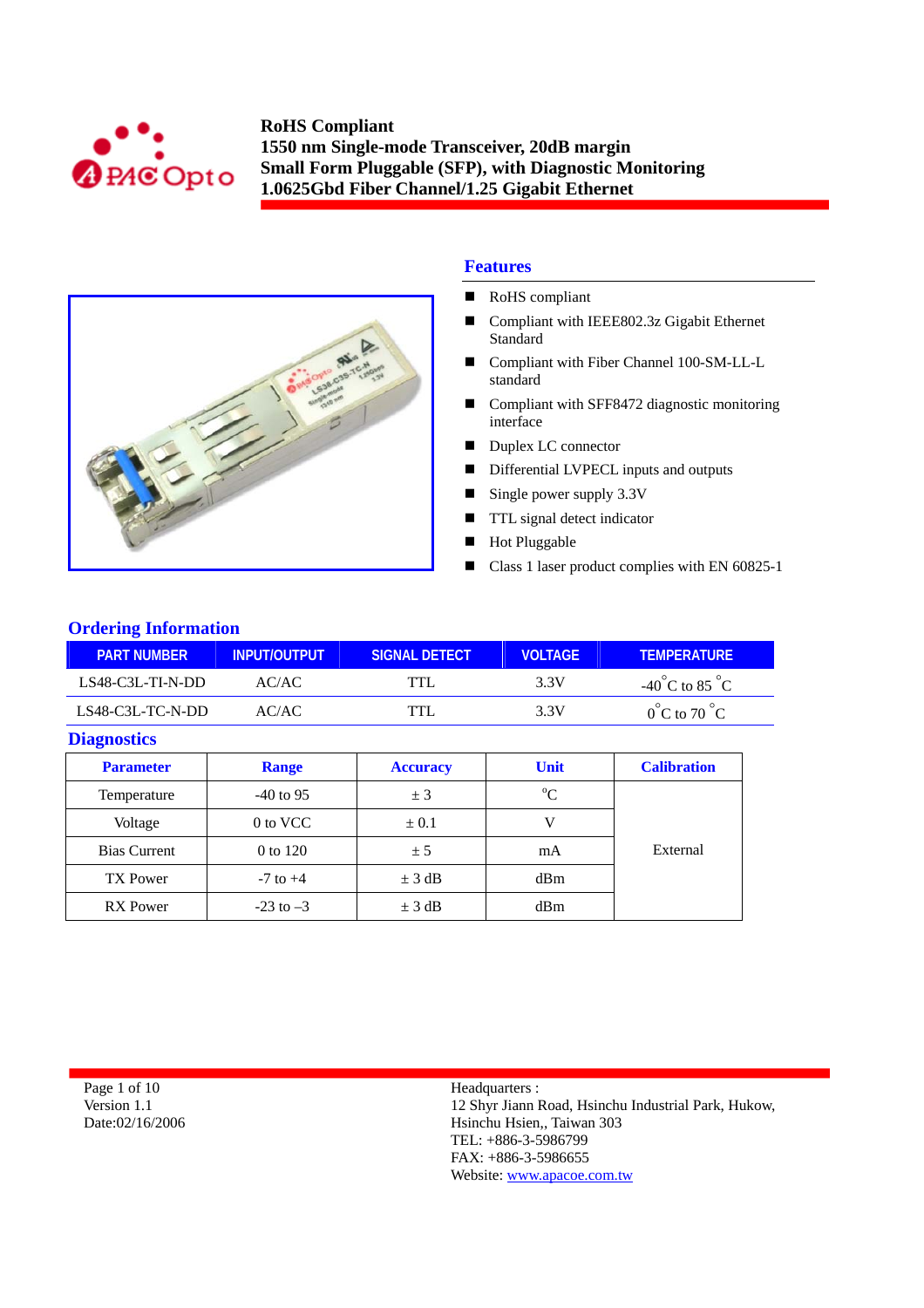

## **Absolute Maximum Ratings**

| <b>PARAMETER</b>         | <b>SYMBOL</b>  | <b>MIN</b> | <b>MAX</b> | <b>UNITS</b> | <b>NOTE</b> |
|--------------------------|----------------|------------|------------|--------------|-------------|
| Storage Temperature      | $T_{S}$        | $-40$      | 85         | $^{\circ}$ C |             |
| Supply Voltage           | Vcc            | $-0.5$     | 4.0        | v            |             |
| Input Voltage            | $V_{I\!N}$     | $-0.5$     | <b>Vcc</b> | V            |             |
| <b>Output Current</b>    | I <sub>o</sub> | $---$      | 50         | mA           |             |
| <b>Operating Current</b> | $I_{OP}$       | $---$      | 400        | mA           |             |

# **Recommended Operating Conditions**

| <b>PARAMETER</b>                  | <b>SYMBOL</b>   | <b>MIN</b> | <b>MAX</b> | <b>UNITS</b> | <b>NOTE</b>      |
|-----------------------------------|-----------------|------------|------------|--------------|------------------|
| <b>Case Operating Temperature</b> | $T_C$           |            | 70         | $\circ$      | LS48-C3L-TC-N-DD |
|                                   |                 | $-40$      | 85         |              | LS48-C3L-TI-N-DD |
| Supply Voltage                    | Vcc             | 3.1        | 3.5        |              |                  |
| <b>Supply Current</b>             | $I_{TX}+I_{RX}$ | $---$      | 300        | mA           |                  |

| Page 2 of 10    |
|-----------------|
| Version 1.1     |
| Date:02/16/2006 |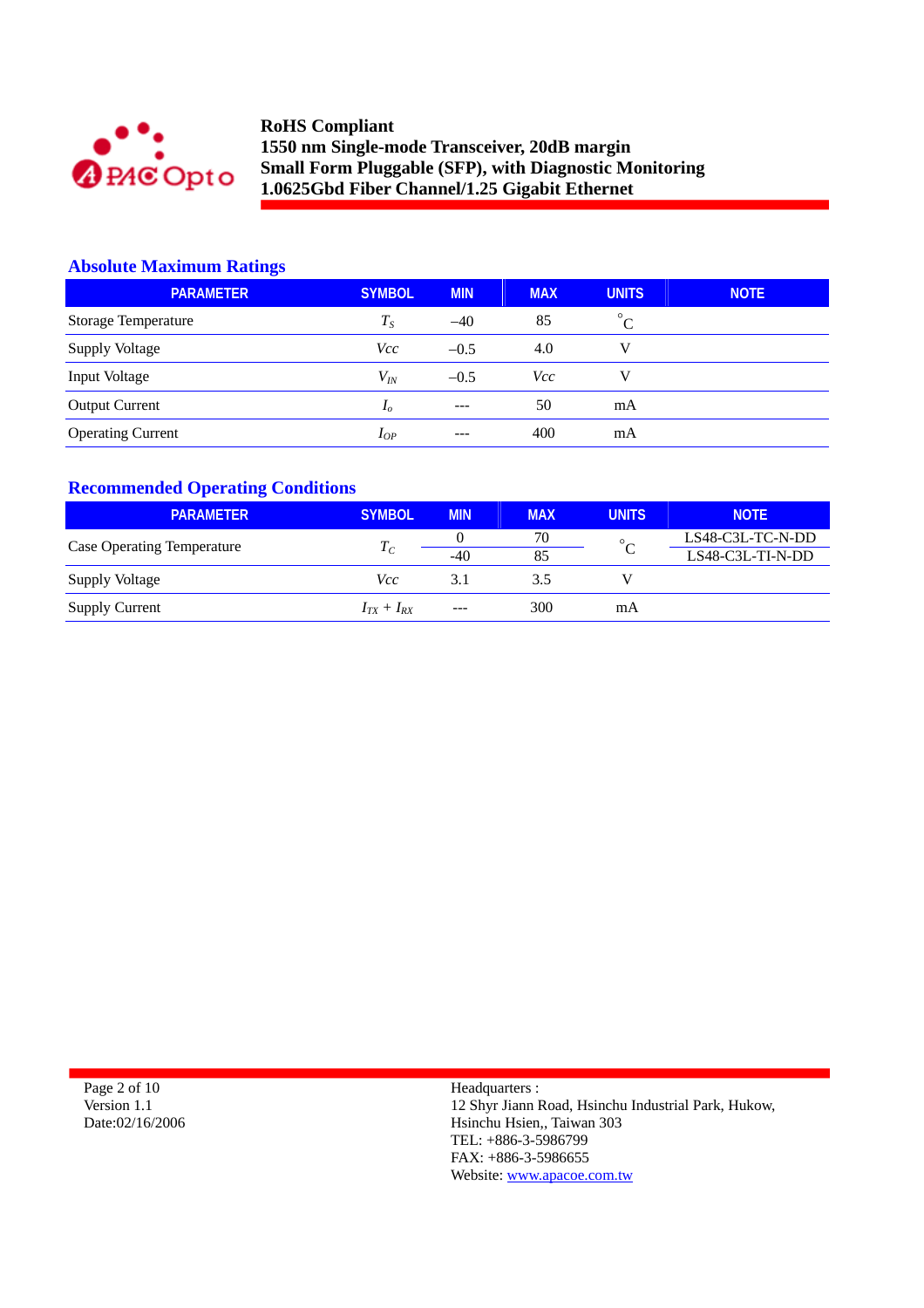

# **Transmitter Electro-optical Characteristics**

# *Vcc* = 3.1 V to 3.5 V,  $T_c = 0^\circ$ C to 70 °C (-40 °C to 85 °C)

| <b>PARAMETER</b>                                     | <b>SYMBOL</b>     | <b>MIN</b> | TYP. | <b>MAX</b>                | <b>UNITS</b> | <b>NOTE</b> |
|------------------------------------------------------|-------------------|------------|------|---------------------------|--------------|-------------|
| <b>Output Optical Power</b><br>$9/125 \ \mu m$ fiber | $P_{out}$         | $-4$       | ---  | $+1$                      | dBm          | Average     |
| <b>Extinction Ratio</b>                              | ER                | 7          | ---  |                           | dB           |             |
| Center Wavelength                                    | $\lambda_C$       | 1530       | 1550 | 1570                      | nm           |             |
| Spectral Width (-20dB)                               | $\Delta \lambda$  |            |      | 1                         | nm           |             |
| Side Mode Suppression Ratio                          | SMSR              | 30         | ---  |                           | dB           |             |
| Rise/Fall Time, $(20-80%)$                           | $T_{r,f}$         |            |      | 260                       | ps           |             |
| <b>Relative Intensity Noise</b>                      | <b>RIN</b>        |            |      | $-120$                    | dB/Hz        |             |
| <b>Total Jitter</b>                                  | ТJ                |            |      | 227                       | ps           |             |
| Output Eye                                           |                   |            |      | Compliant with IEEE802.3z |              |             |
| Max. $P_{out}$ TX-DISABLE Asserted                   | $P_{OFF}$         |            |      | $-45$                     | dBm          |             |
| Differential Input Voltage                           | $V_{\text{DIFF}}$ | 0.4        |      | 2.0                       | V            |             |

Page 3 of 10 Version 1.1 Date:02/16/2006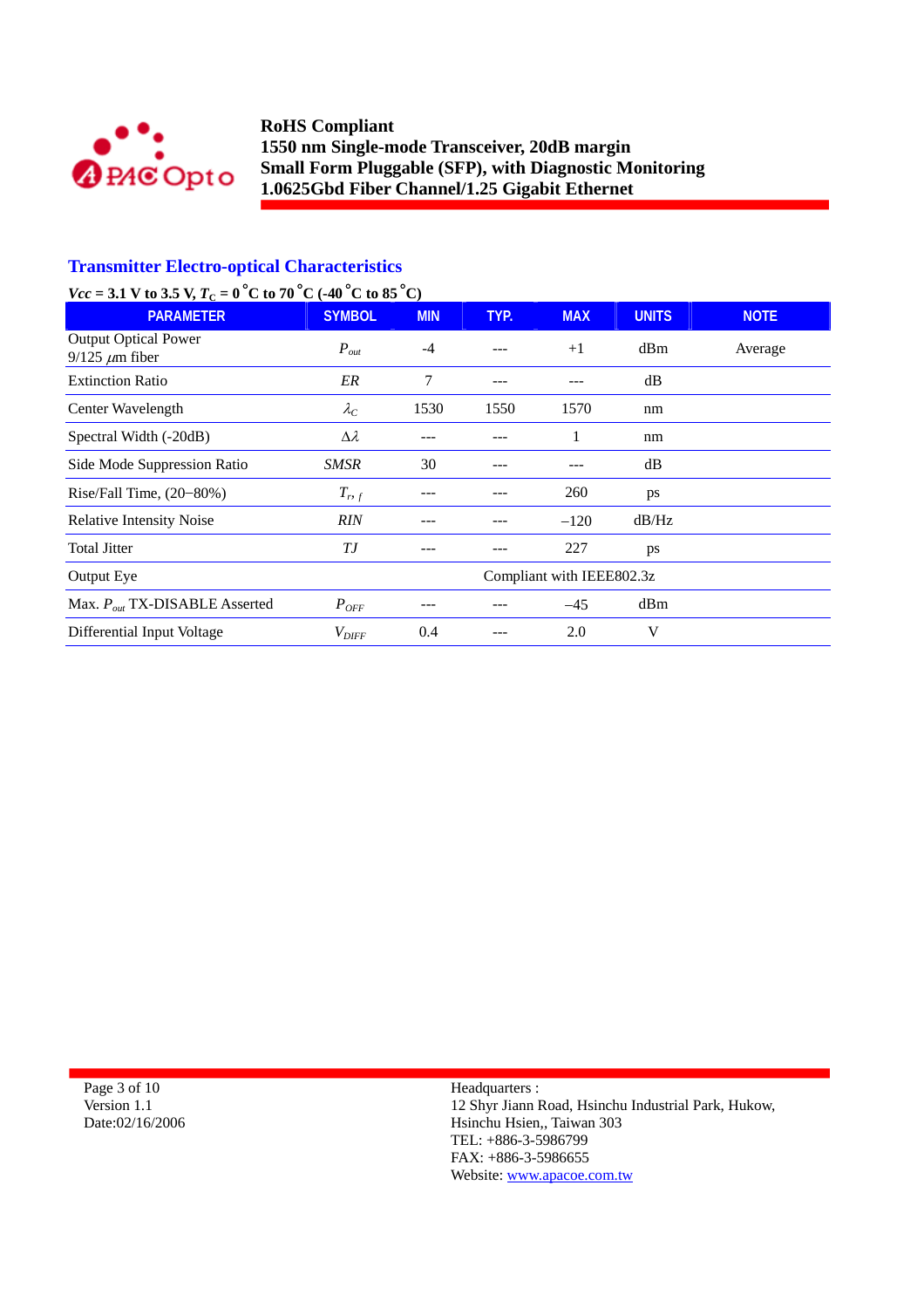

# **Receiver Electro-optical Characteristics**

# *Vcc* = 3.1 V to 3.5 V,  $T_c = 0^\circ$ C to 70 °C (-40 °C to 85 °C)

| <b>PARAMETER</b>                               | <b>SYMBOL</b>       | <b>MIN</b>     | TYP.  | <b>MAX</b> | <b>UNITS</b> | <b>NOTE</b>      |
|------------------------------------------------|---------------------|----------------|-------|------------|--------------|------------------|
| <b>Optical Input Power-maximum</b>             | $P_{IN}$            | $-1$           |       |            | dBm          | $BER < 10^{-12}$ |
| Optical Input Power-minimum<br>(Sensitivity)   | $P_{IN}$            |                | $-26$ | $-24$      | dBm          | $BER < 10^{-12}$ |
| <b>Operating Center Wavelength</b>             | $\lambda_C$         | 1260           |       | 1610       | nm           |                  |
| <b>Optical Return Loss</b>                     | ORL                 | 12             |       |            | dB           |                  |
| <b>Signal Detect-Asserted</b>                  | $P_{A}$             | ---            |       | $-24$      | dBm          |                  |
| <b>Signal Detect-Deasserted</b>                | $P_D$               | $-35$          |       |            | dBm          |                  |
| Differential Output Voltage                    | $V_{\textit{DIFF}}$ | 0.5            |       | 1.2        | V            |                  |
| Data Output Rise, Fall Time<br>$(20 - 80\%)$   | $T$ r, f            |                |       | 0.35       | ns           |                  |
| Receiver Loss of Signal Output<br>Voltage-Low  | $RX$ $LOS_L$        | $\overline{0}$ |       | 0.5        | V            |                  |
| Receiver Loss of Signal Output<br>Voltage-High | $RX$ $LOS_H$        | 2.4            |       | $V_{CC}$   | V            |                  |

Page 4 of 10 Version 1.1 Date:02/16/2006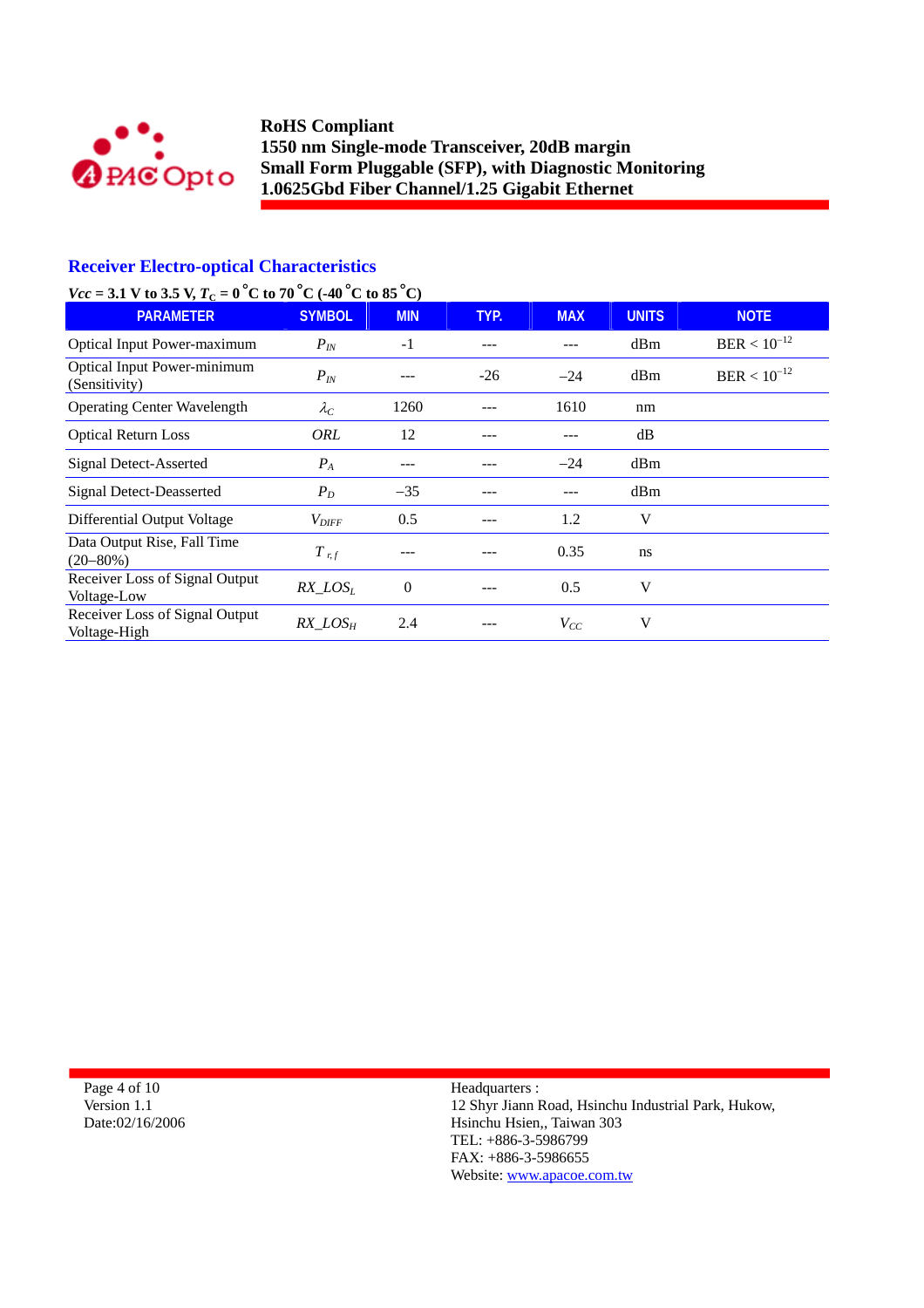

## **Block Diagram of Transceiver**



#### **Transmitter Section**

The transmitter section consists of a 1550 nm InGaAsP laser in an eye safe optical subassembly (OSA) which mates to the fiber cable. The laser OSA is driven by a LD driver IC which converts differential input LVPECL logic signals into an analog laser driving current.

### **TX\_DISABLE**

The TX\_DISABLE signal is high (TTL logic "1") to turn off the laser output. The laser will turn on when TX\_DISABLE is low (TTL logic "0").

### **Receiver Section**

The receiver utilizes an InGaAs PIN photodiode mounted together with a trans-impedance preamplifier IC in an OSA. This OSA is connected to a circuit providing post-amplification quantization, and optical signal detection.

### **Receive Loss (RX\_LOS)**

The RX\_LOS is high (logic "1") when there is no incoming light from the companion transceiver. This signal is normally used by the system for the diagnostic purpose. The signal is operated in LVTTL level.

Page 5 of 10 Version 1.1 Date:02/16/2006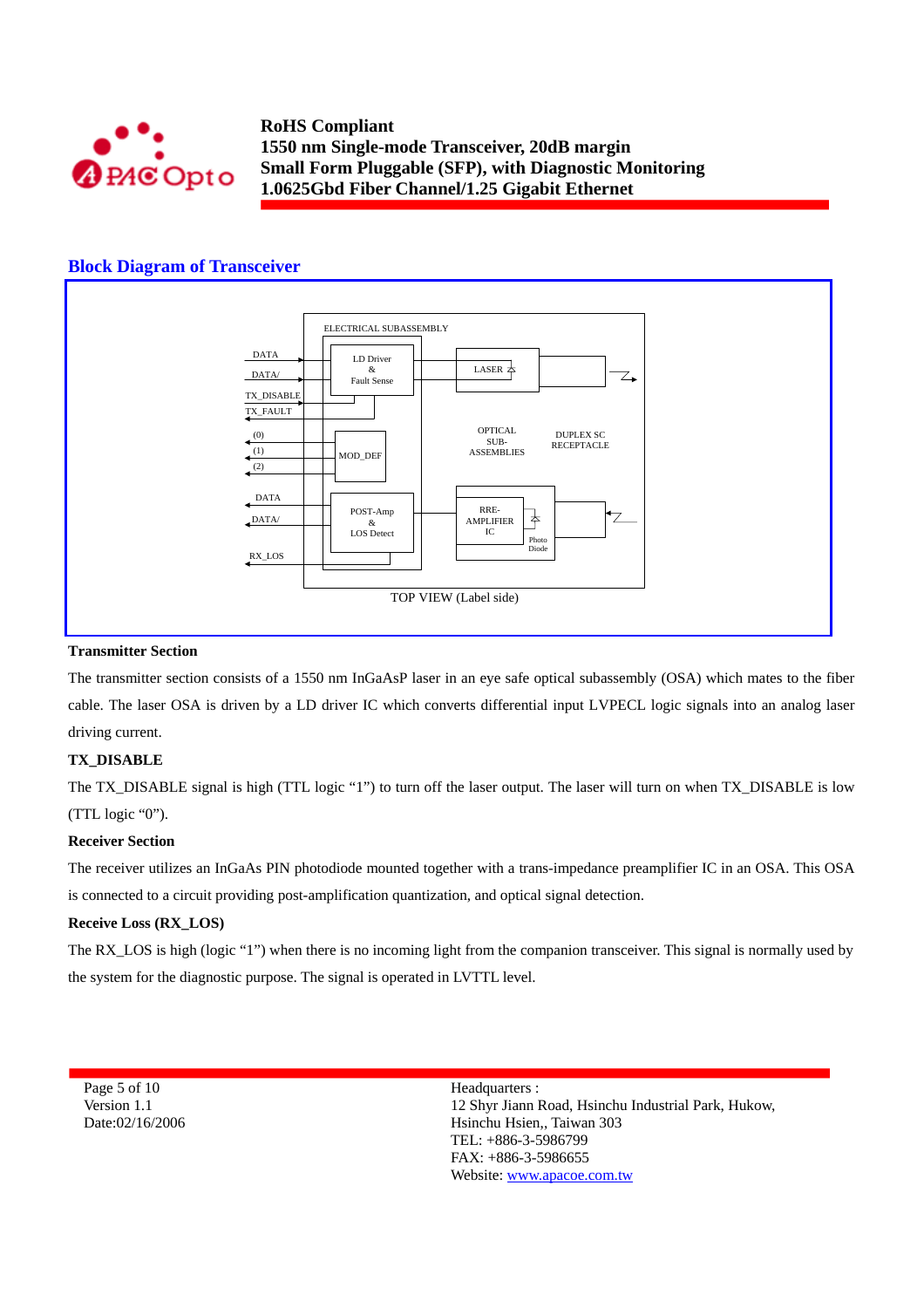

**Dimensions** 



Page 6 of 10 Version 1.1 Date:02/16/2006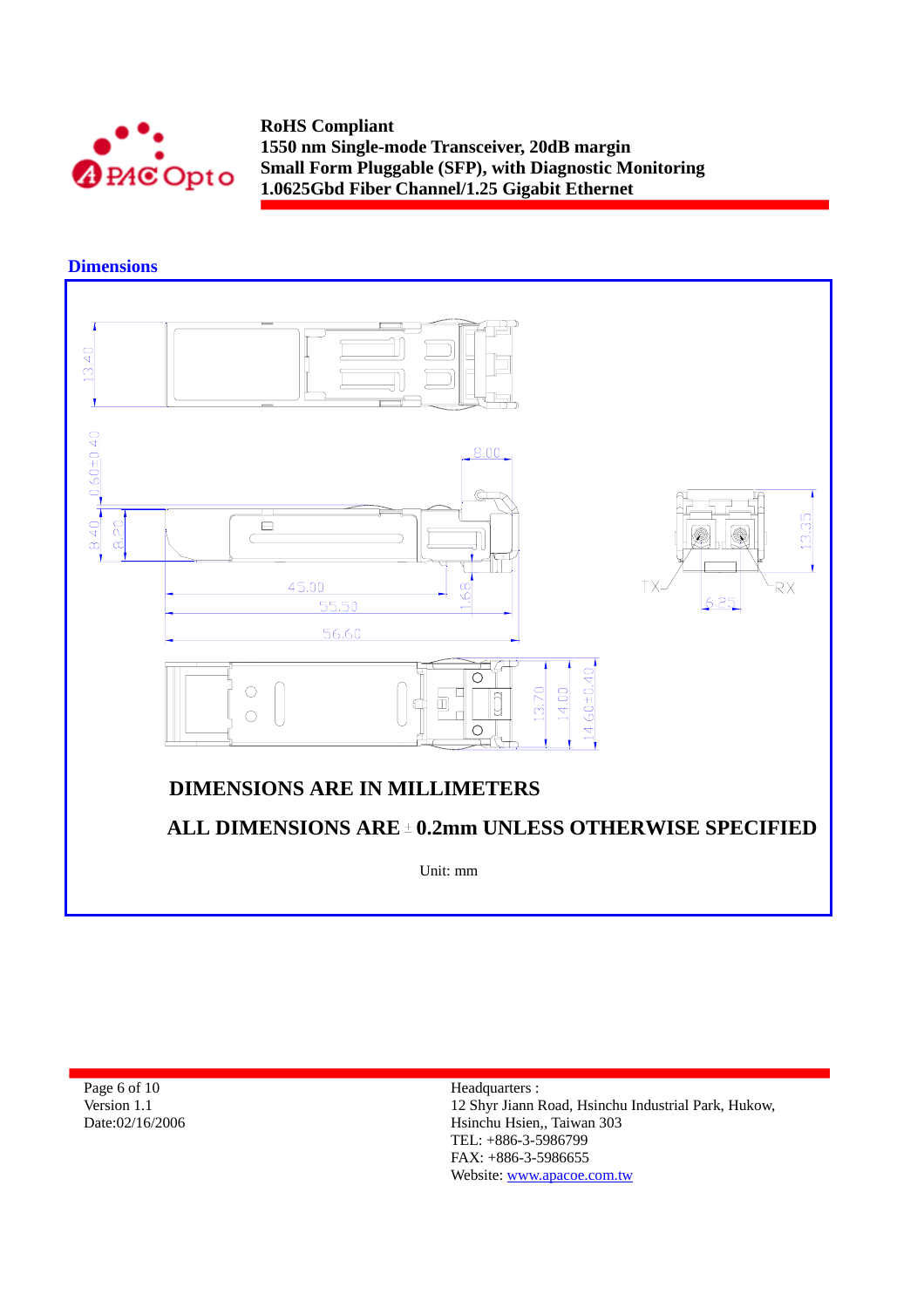

# **SFP host board mechanical layout**



| Page 7 of 10    | Headquarters :           |
|-----------------|--------------------------|
| Version 1.1     | 12 Shyr Jiann Road, Hsir |
| Date:02/16/2006 | Hsinchu Hsien., Taiwan   |
|                 | TEL: $+886-3-5986799$    |
|                 |                          |

nchu Industrial Park, Hukow, 303 FAX: +886-3-5986655 Website: www.apacoe.com.tw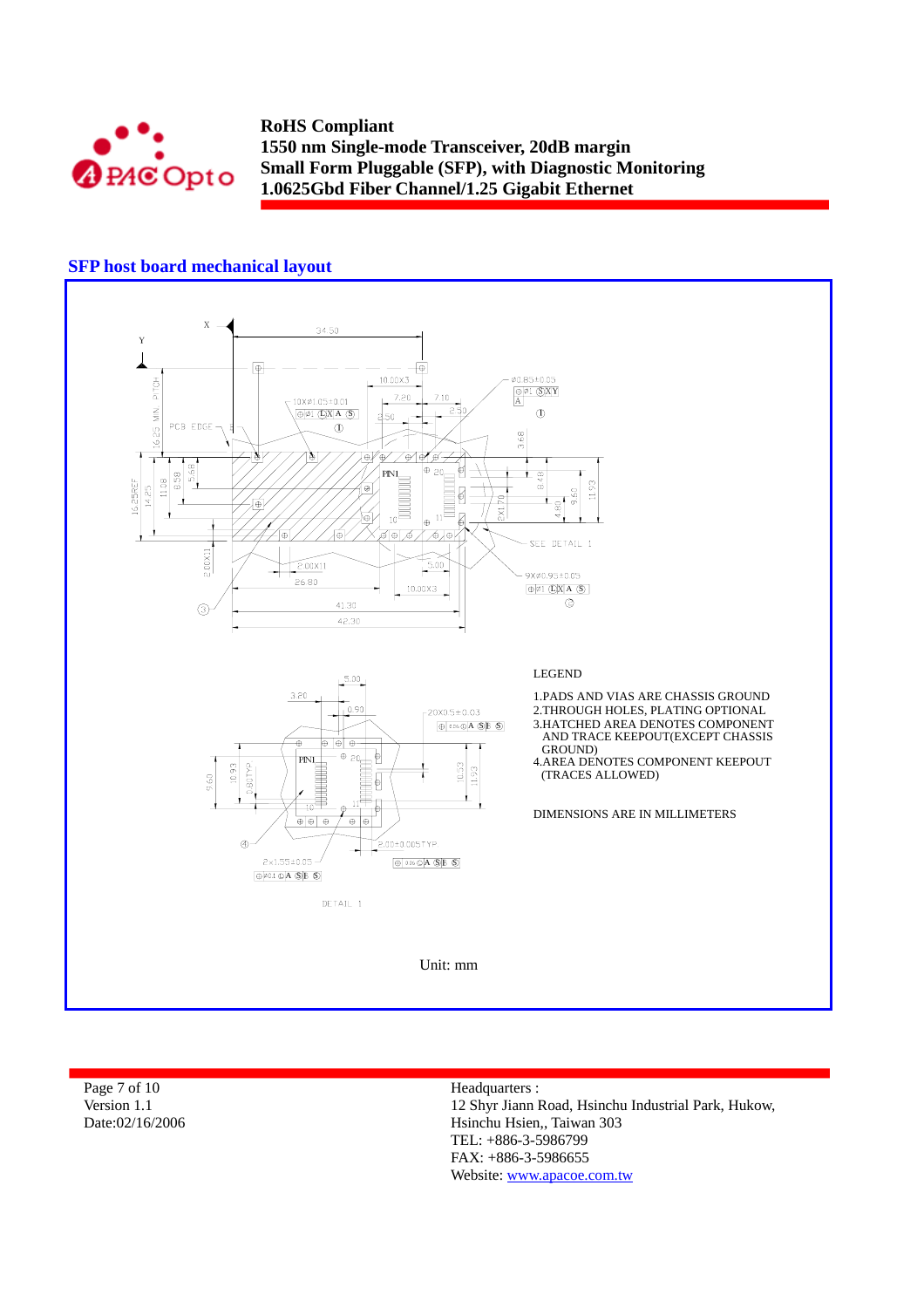

## **Assembly drawing**



Page 8 of 10 Version 1.1 Date:02/16/2006 Headquarters :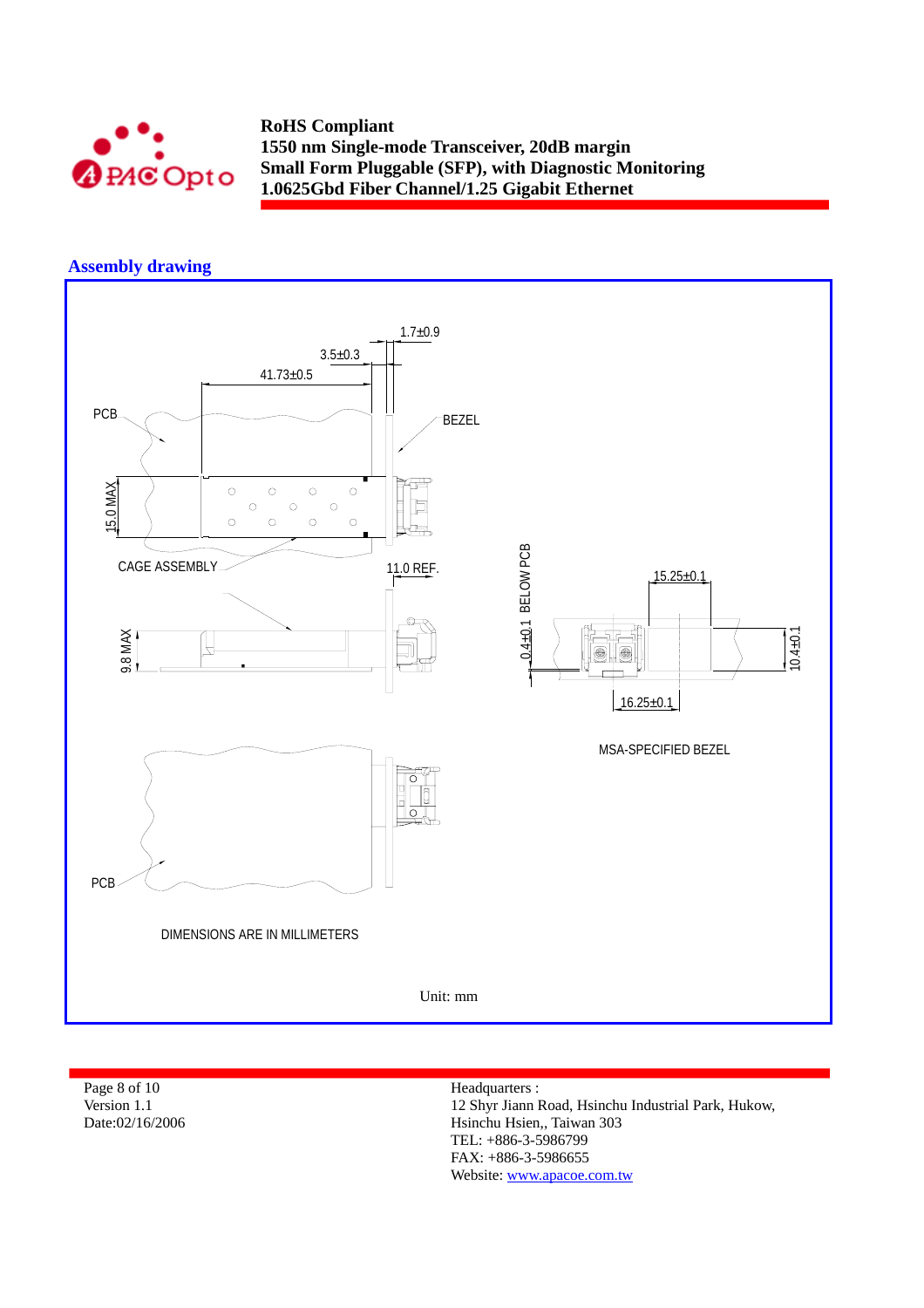

## **Pin Assignment**

Pin-Out



| <b>Pin</b>     | <b>Signal Name</b>          | <b>Description</b>                                |
|----------------|-----------------------------|---------------------------------------------------|
| 1              | $T_{GND}$                   | <b>Transmit Ground</b>                            |
| $\overline{c}$ | TX_FAULT                    | <b>Transmit Fault</b>                             |
| 3              | TX_DISABLE                  | <b>Transmit Disable</b>                           |
| 4              | $MOD_DEF(2)$                | SDA Serial Data Signal                            |
| 5              | $MOD_$ <del>DEF</del> $(1)$ | <b>SCL Serial Clock Signal</b>                    |
| 6              | $MOD_$ $DEF (0)$            | <b>TTL</b> Low                                    |
| 7              | <b>RATE SELECT</b>          | Open Circuit                                      |
| 8              | $RX\_LOS$                   | Receiver Loss of Signal, TTL High, open collector |
| 9              | $R_{GND}$                   | <b>Receiver Ground</b>                            |
| 10             | $R_{GND}$                   | Receiver Ground                                   |
| 11             | $R_{GND}$                   | Receiver Ground                                   |
| 12             | $RX-$                       | Receive Data Bar, Differential PECL, ac coupled   |
| 13             | $RX+$                       | Receive Data, Differential PECL, ac coupled       |
| 14             | $R_{GND}$                   | Receiver Ground                                   |
| 15             | $V_{CCR}$                   | <b>Receiver Power Supply</b>                      |
| 16             | $V_{CCT}$                   | <b>Transmitter Power Supply</b>                   |
| 17             | $T_{GND}$                   | <b>Transmitter Ground</b>                         |
| 18             | $TX+$                       | Transmit Data, Differential PCEL, ac coupled      |
| 19             | $TX-$                       | Transmit Data Bar, Differential PCEL, ac coupled  |
| 20             | $T_{GND}$                   | <b>Transmitter Ground</b>                         |

Page 9 of 10 Version 1.1 Date:02/16/2006